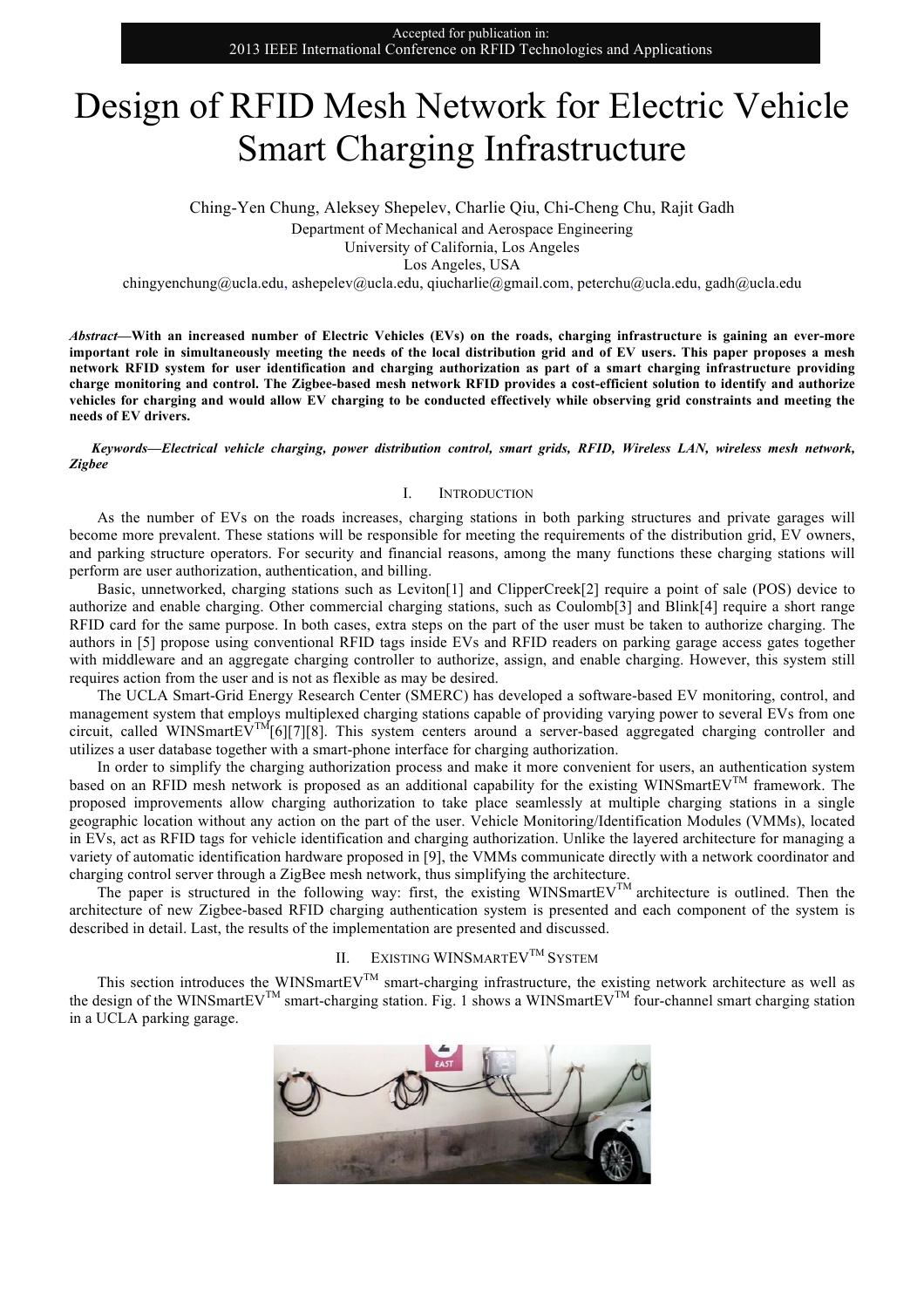The charging station supports variable-current charging of multiple EVs at one time. Currently, an authorized user is able to check available charging stations, start or stop EV charging, check the charging status, view monthly charging records, and manage user account via a mobile device. A screen shot of the mobile app used is shown in Fig. 2.



## Figure 2. Screen shots of User Control Center

The network architecture of the WINSmartEV<sup>TM</sup> smart-charging infrastructure is illustrated in Fig. 3.



Figure 3. WINSmartEV<sup>TM</sup> Infrastructure

A server-based aggregate charging control system controls all charging stations through multiple protocol gateways with 3G connection. 3G communication is necessary due to its applicability anywhere a cellular signal exists, especially where wired or WiFi communication is unavailable. The communication methods used within a single charging station are detailed in Fig. 4

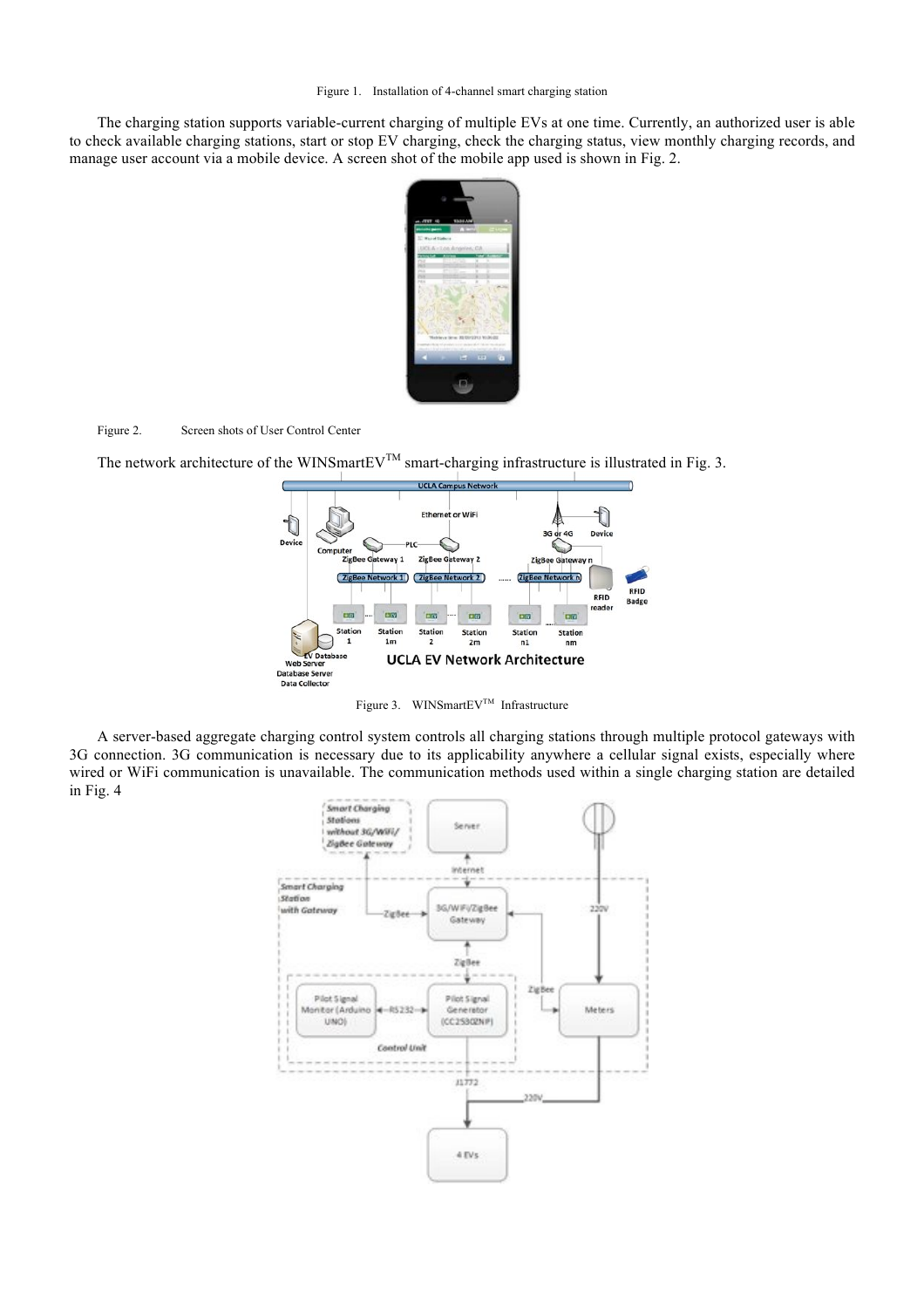ZigBee is used for communication between the gateway, meters, and the control unit in a single station as well as between a gateway-equipped master station and all other non-gateway-equipped stations in a geographic locale.

The aggregate charging control system is employed to monitor and control charging activities. There are four major software components in the system including: Database, Station Controller and Data Collector, System Monitoring and Control Center, and User Control Center. The Station Controller and Data Collector sends commands to the charging station to control charging while gathering and accumulating power information. A system administrator can manually control the charging stations through the Monitoring and Control Center shown in Fig. 5.

| Missistements and Controlls.<br><b><i>International</i></b><br>UGLA - Los despréses did. .<br><b>Shericans</b> Latt<br>PRE 214 Ohams: E Tearra Br, CAROBE<br><b>LEASTER BYE</b><br><b>Distant</b><br><b>British Foundation</b><br>and Property and Construction<br><b>Finded, Changes States Planet, State State</b><br><b>Service Control of Contract Control</b><br><b><i><u>School Course Conserver</u> PT</i></b><br><b>TOTAL</b><br><b>Texture</b><br>$\overline{a}$<br>P-RECREATED FOR THE CARD AT 1979.<br>ALLAND 1.10<br><b>CONTROL</b><br><b>Latin</b><br>an inspector<br>$\sim$<br><b>Taret</b><br>-<br>ment of the light last and<br><b>Station</b><br><b>WE WRITE THE</b><br>TOTAL AVE<br><b>HE</b><br>×<br>--<br><b><i><u>PARADO</u></i></b><br>1976 64-5<br>$\rightarrow$<br>$\frac{1}{2}$<br>C-Reviews have one house and cause.<br><b>San Are</b><br>structure 1, 218<br><b>C. Mind</b><br>GLASS AT AT<br>1974<br>M.<br><b>PERLANA</b><br>m<br>2,892<br><b>ECRESTIA SERVICE DE POL A COA</b><br><b>DOM</b><br><b>Back</b><br><b>LIST SIGHT LYES</b><br>police scars<br>o Phone Lindered<br>M. Mill Ha<br><b>Distance Rev</b><br><b>Barkers</b><br>and Financial<br><b>STATISTICS</b><br><b>UNITED STATES CONTINUES</b><br><b>John Power</b><br>the boundary was played been be-<br>CONSULTED STREET AND COMPANY<br><b>CANTING</b><br><b>Bandle</b><br>$-14$<br><b>SAN</b><br><b>CALL AND</b><br>$\sim$<br>To Mark<br>$\sim$<br><b>ASSESSED</b><br><b>Back</b><br><b>STAR</b><br>×<br><b>STATE</b><br>The second to a state state of the<br><b>WARRANTE</b><br><b>CALL CALL</b><br><b>STATISTICS</b><br>--<br><b>Tardo</b><br>CONSIDER TEST OR FINISHED, MICRO<br>14 month<br>120.10<br>$\mathbb{R}^n$<br>×<br>US AREA 1.758<br><b>CIRVE</b><br>1.914<br>÷ | <b>Base</b> | <b>But an fame</b> | <b>Baggleron</b> | <b><i><u>Seated (Sequestion)</u></i></b> | <b>Should Seriesville Bad</b> | <b>Working Ad Sales</b> | <b>Ing Time:</b> | $\overline{a}$ | <b><i><u>Singaller</u></i></b>     |
|---------------------------------------------------------------------------------------------------------------------------------------------------------------------------------------------------------------------------------------------------------------------------------------------------------------------------------------------------------------------------------------------------------------------------------------------------------------------------------------------------------------------------------------------------------------------------------------------------------------------------------------------------------------------------------------------------------------------------------------------------------------------------------------------------------------------------------------------------------------------------------------------------------------------------------------------------------------------------------------------------------------------------------------------------------------------------------------------------------------------------------------------------------------------------------------------------------------------------------------------------------------------------------------------------------------------------------------------------------------------------------------------------------------------------------------------------------------------------------------------------------------------------------------------------------------------------------------------------------------------------------------------------------------------------------------------------------------------------------------------------------------------------|-------------|--------------------|------------------|------------------------------------------|-------------------------------|-------------------------|------------------|----------------|------------------------------------|
|                                                                                                                                                                                                                                                                                                                                                                                                                                                                                                                                                                                                                                                                                                                                                                                                                                                                                                                                                                                                                                                                                                                                                                                                                                                                                                                                                                                                                                                                                                                                                                                                                                                                                                                                                                           |             |                    |                  |                                          |                               |                         |                  |                |                                    |
|                                                                                                                                                                                                                                                                                                                                                                                                                                                                                                                                                                                                                                                                                                                                                                                                                                                                                                                                                                                                                                                                                                                                                                                                                                                                                                                                                                                                                                                                                                                                                                                                                                                                                                                                                                           |             |                    |                  |                                          |                               |                         |                  |                |                                    |
|                                                                                                                                                                                                                                                                                                                                                                                                                                                                                                                                                                                                                                                                                                                                                                                                                                                                                                                                                                                                                                                                                                                                                                                                                                                                                                                                                                                                                                                                                                                                                                                                                                                                                                                                                                           |             |                    |                  |                                          |                               |                         |                  |                |                                    |
|                                                                                                                                                                                                                                                                                                                                                                                                                                                                                                                                                                                                                                                                                                                                                                                                                                                                                                                                                                                                                                                                                                                                                                                                                                                                                                                                                                                                                                                                                                                                                                                                                                                                                                                                                                           |             |                    |                  |                                          |                               |                         |                  |                |                                    |
|                                                                                                                                                                                                                                                                                                                                                                                                                                                                                                                                                                                                                                                                                                                                                                                                                                                                                                                                                                                                                                                                                                                                                                                                                                                                                                                                                                                                                                                                                                                                                                                                                                                                                                                                                                           |             |                    |                  |                                          |                               |                         |                  |                |                                    |
|                                                                                                                                                                                                                                                                                                                                                                                                                                                                                                                                                                                                                                                                                                                                                                                                                                                                                                                                                                                                                                                                                                                                                                                                                                                                                                                                                                                                                                                                                                                                                                                                                                                                                                                                                                           |             |                    |                  |                                          |                               |                         |                  |                | <b><i><u>Photo Element</u></i></b> |
|                                                                                                                                                                                                                                                                                                                                                                                                                                                                                                                                                                                                                                                                                                                                                                                                                                                                                                                                                                                                                                                                                                                                                                                                                                                                                                                                                                                                                                                                                                                                                                                                                                                                                                                                                                           |             |                    |                  |                                          |                               |                         |                  |                |                                    |
|                                                                                                                                                                                                                                                                                                                                                                                                                                                                                                                                                                                                                                                                                                                                                                                                                                                                                                                                                                                                                                                                                                                                                                                                                                                                                                                                                                                                                                                                                                                                                                                                                                                                                                                                                                           |             |                    |                  |                                          |                               |                         |                  |                |                                    |
|                                                                                                                                                                                                                                                                                                                                                                                                                                                                                                                                                                                                                                                                                                                                                                                                                                                                                                                                                                                                                                                                                                                                                                                                                                                                                                                                                                                                                                                                                                                                                                                                                                                                                                                                                                           |             |                    |                  |                                          |                               |                         |                  |                | <b>HELA</b>                        |
|                                                                                                                                                                                                                                                                                                                                                                                                                                                                                                                                                                                                                                                                                                                                                                                                                                                                                                                                                                                                                                                                                                                                                                                                                                                                                                                                                                                                                                                                                                                                                                                                                                                                                                                                                                           |             |                    |                  |                                          |                               |                         |                  |                |                                    |
|                                                                                                                                                                                                                                                                                                                                                                                                                                                                                                                                                                                                                                                                                                                                                                                                                                                                                                                                                                                                                                                                                                                                                                                                                                                                                                                                                                                                                                                                                                                                                                                                                                                                                                                                                                           |             |                    |                  |                                          |                               |                         |                  |                |                                    |
|                                                                                                                                                                                                                                                                                                                                                                                                                                                                                                                                                                                                                                                                                                                                                                                                                                                                                                                                                                                                                                                                                                                                                                                                                                                                                                                                                                                                                                                                                                                                                                                                                                                                                                                                                                           |             |                    |                  |                                          |                               |                         |                  |                |                                    |
|                                                                                                                                                                                                                                                                                                                                                                                                                                                                                                                                                                                                                                                                                                                                                                                                                                                                                                                                                                                                                                                                                                                                                                                                                                                                                                                                                                                                                                                                                                                                                                                                                                                                                                                                                                           |             |                    |                  |                                          |                               |                         |                  |                |                                    |
|                                                                                                                                                                                                                                                                                                                                                                                                                                                                                                                                                                                                                                                                                                                                                                                                                                                                                                                                                                                                                                                                                                                                                                                                                                                                                                                                                                                                                                                                                                                                                                                                                                                                                                                                                                           |             |                    |                  |                                          |                               |                         |                  |                | <b>Roma Directo</b>                |
|                                                                                                                                                                                                                                                                                                                                                                                                                                                                                                                                                                                                                                                                                                                                                                                                                                                                                                                                                                                                                                                                                                                                                                                                                                                                                                                                                                                                                                                                                                                                                                                                                                                                                                                                                                           |             |                    |                  |                                          |                               |                         |                  |                |                                    |
|                                                                                                                                                                                                                                                                                                                                                                                                                                                                                                                                                                                                                                                                                                                                                                                                                                                                                                                                                                                                                                                                                                                                                                                                                                                                                                                                                                                                                                                                                                                                                                                                                                                                                                                                                                           |             |                    |                  |                                          |                               |                         |                  |                |                                    |
|                                                                                                                                                                                                                                                                                                                                                                                                                                                                                                                                                                                                                                                                                                                                                                                                                                                                                                                                                                                                                                                                                                                                                                                                                                                                                                                                                                                                                                                                                                                                                                                                                                                                                                                                                                           |             |                    |                  |                                          |                               |                         |                  |                |                                    |
|                                                                                                                                                                                                                                                                                                                                                                                                                                                                                                                                                                                                                                                                                                                                                                                                                                                                                                                                                                                                                                                                                                                                                                                                                                                                                                                                                                                                                                                                                                                                                                                                                                                                                                                                                                           |             |                    |                  |                                          |                               |                         |                  |                | mas di                             |
| m<br>$\rightarrow$<br><b>Building</b><br><b>CONSULTANCE OF THE REAL INCOME.</b><br><b>VOID AT</b><br><b>SOLD</b><br><b>IN MALTIN</b><br><b>STATE</b><br>TA LINTERS                                                                                                                                                                                                                                                                                                                                                                                                                                                                                                                                                                                                                                                                                                                                                                                                                                                                                                                                                                                                                                                                                                                                                                                                                                                                                                                                                                                                                                                                                                                                                                                                        |             |                    |                  |                                          |                               |                         |                  |                |                                    |

Figure 5. Screenshot of Monitoring and Control Center

#### III. PROPOSED AUTHORIZATION SYSTEM

The existing system requires the user to authenticate themselves through a mobile app. The new mesh network RFID charging authorization system proposed in this section, which requires no actions from the user, would add a new level of capability to the WINSmartEV<sup>TM</sup> EV smart-charging infrastructure.

# *A. Zigbee-based RFID Mesh Network Architecture*

The concept of Mesh Network RFID for charge authorization is shown in Fig. 6.



Figure 6. Mesh Network RFID with EV Smart-Charging Infrastructure.

The wireless mesh network consists of a Zigbee coordinator located in a central charging station and Zigbee routers located in each of the custom-made EV-mounted VMMs. The ZigBee coordinator, attached to the Gateway in the charging station, serves as the RFID reader while the ZigBee routers in the VMMs serve as RFID badges. The unique 64-bit MAC address of each ZigBee device allows it to be utilized as an RFID tag.

Data from the EVs may take any available path to the coordinator so that the condition of RF signal blocking by cars may be improved. This architecture allows only one Zigbee coordinator to be used for multiple charging stations in a parking garage. Despite the fact that each EV in the network draws power from its respective charging station, each EV transmits its data to a single master station, allowing all others to be simplified, thus reducing their cost.

In addition, because a number of control devices in each charging station can also communicate on the ZigBee mesh network, the charging stations can communicate with each other as well. Therefore, only one gateway is required in each localized area to service multiple charging stations and their respective EVs.

The Mesh Network RFID for the WINSmartEV<sup>TM</sup> EV smart-charging infrastructure is developed based on existing hardware without additional cost and provides traditional RFID benefits of unique ID and wireless communication while adding mesh networking capability.

## *B. Charging Authentication with RFID*

Charging authentication with the ZigBee RFID mesh network involves several processes including ZigBee MAC address retrieval, user authorization, and EV plug-in status detection, as shown in Fig. 7.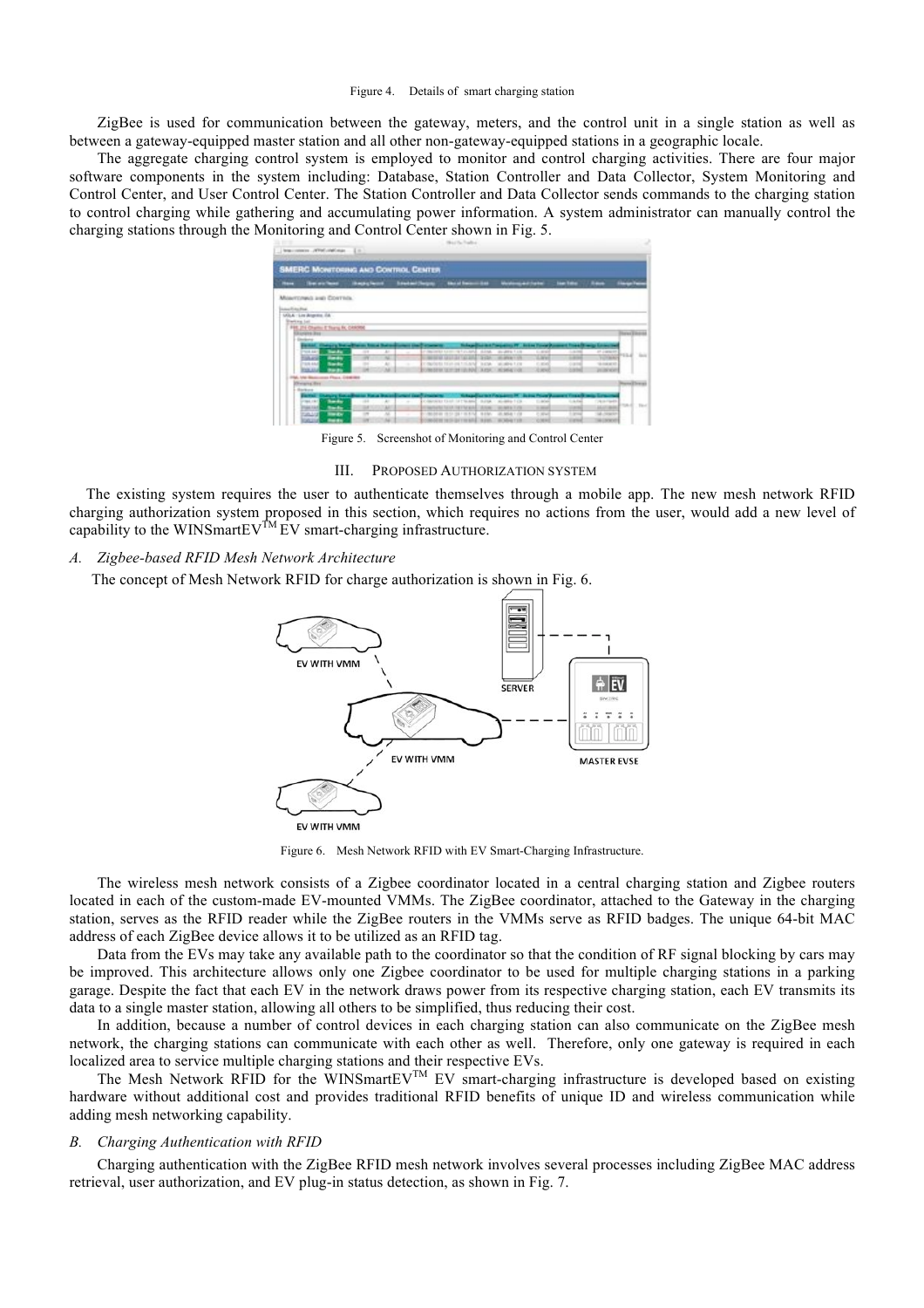

Figure 7. Charging authentication process using RFID

The charging authentication process checks new EV arrivals on a specific interval. After RFID reader initialization, the server sends out the "rgst" command to check if new ZigBee MAC addresses (tag IDs) have been registerred. The "stat" command is also sent out to identify which charging station a newly arrived EV is plugged into. If the tag ID corresponds to an authorized user account stored in the database, the server sends out the enable charging command to start EV charging. The commands from the server to the charging stations are in the format: *comd[command] [channel] [parameter]*. The description of the commands and return values are summarized in Table I.

TABLE I. COMMANDS OF THE CHARGING STATION

| Command | Description and Example                  |
|---------|------------------------------------------|
| rgst    | Return all registered ZigBee MAC address |
|         | comdrgst0000                             |
|         | $[return]$ :                             |
|         | rgst01[MAC address][approach/leave/stay] |
|         | rgst02[MAC address][approach/leave/stay] |
| stat    | Charging station status request          |
|         | comdstat0100                             |
|         | request channel 1 status                 |
|         | $[return]$ :                             |
|         | duty0150rely0101plug0101stat0100         |

#### *C. RFID Reader: ZigBee Coordinator*

The ZigBee coordinator serves as the RFID reader and handles messages between the gateway and the end devices/routers. When a ZigBee router joins the mesh network, the coordinator assigns it a 16 bits dynamic address and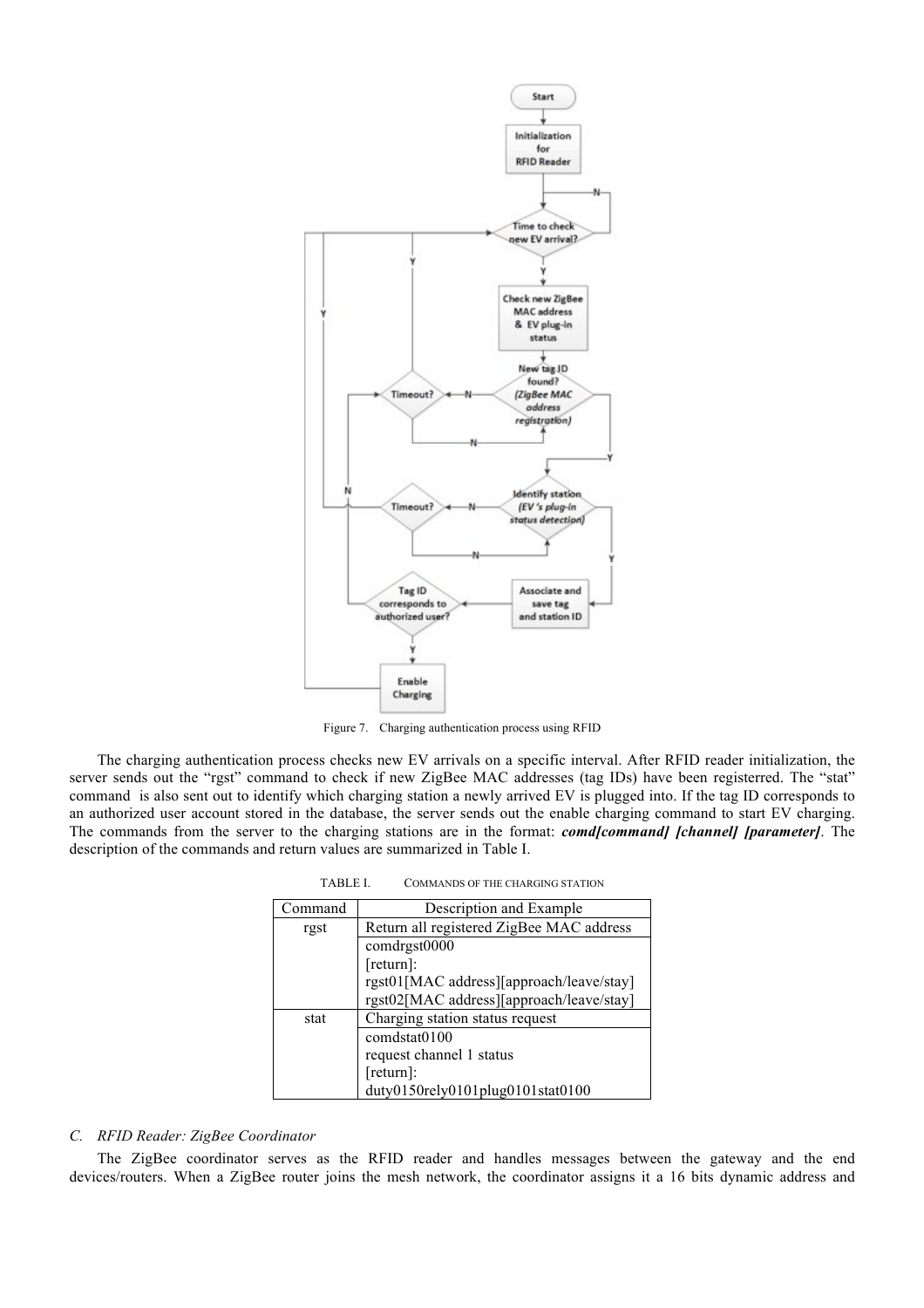associates the dynamic address with the unique MAC address of the ZigBee device. The coordinator unit is implemented using a CC2530ZNP with Max3232 as shown in Fig. 8.



Figure 8. ZigBee coordinator implementation

The ZigBee coordinator recognizes an approaching or departing EV by the Received Signal Strength Indication (RSSI) from the ZigBee router or ZigBee End Device.

In order to ensure a stable connection with each Zigbee device in the network, a handshake protocol has been implemented. The handshake between the RFID reader (ZigBee Coordinator) and an RFID tag (ZigBee router) is summarized in Table II.

| Command  | Initiating<br><b>Device</b> | Format                  |
|----------|-----------------------------|-------------------------|
| Request  | ZigBee<br>router            | "comdtest[MAC address]" |
| Response | ZigBee<br>coordinator       | "comdresp[MAC address]" |

The ZigBee coordinator firmware flow is shown in Fig. 9.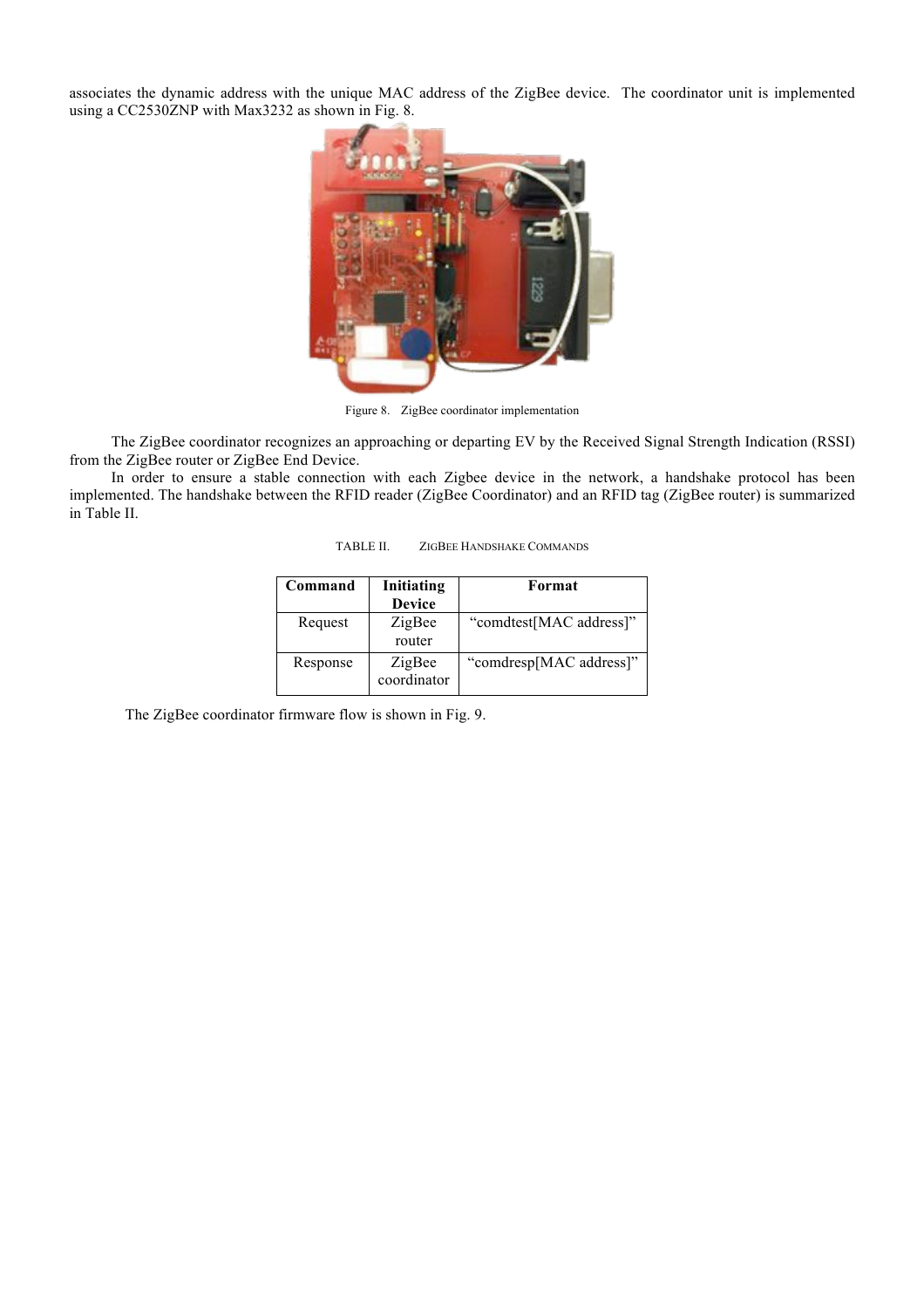

Figure 9. ZigBee coordinator firmware flow

## *D. RFID Tag: Vehicle Monitoring/Identification Module(VMM)*

The role of the RFID tag is performed by a Zigbee-enabled remote monitoring module, known as the VMM, which is located in the EV. Just like a conventional RFID chip, the module has the capability of uniquely identifying each EV, with the ZigBee MAC address serving as the unique identifier. In addition, the module adds the ability to monitor EV states through the vehicle's CAN bus. This capability turns the VMM into a remote sensor in addition to being an RFID tag. Fig. 10 shows a schematic and a cutaway view of the VMM.



Figure 10. Schematic and cutaway view of VMM

The device employs a Texas Instruments ZigBee board equipped with an MSP430 microcontroller and a CC2530 RF transceiver for communication with the network coordinator node. To monitor the EV's CAN bus, the device uses an MCP2551 CAN transceiver chip and an Atmega328 microprocessor. Fig. 11 shows the firmware flow on the MSP430 microprocessor of the VMM.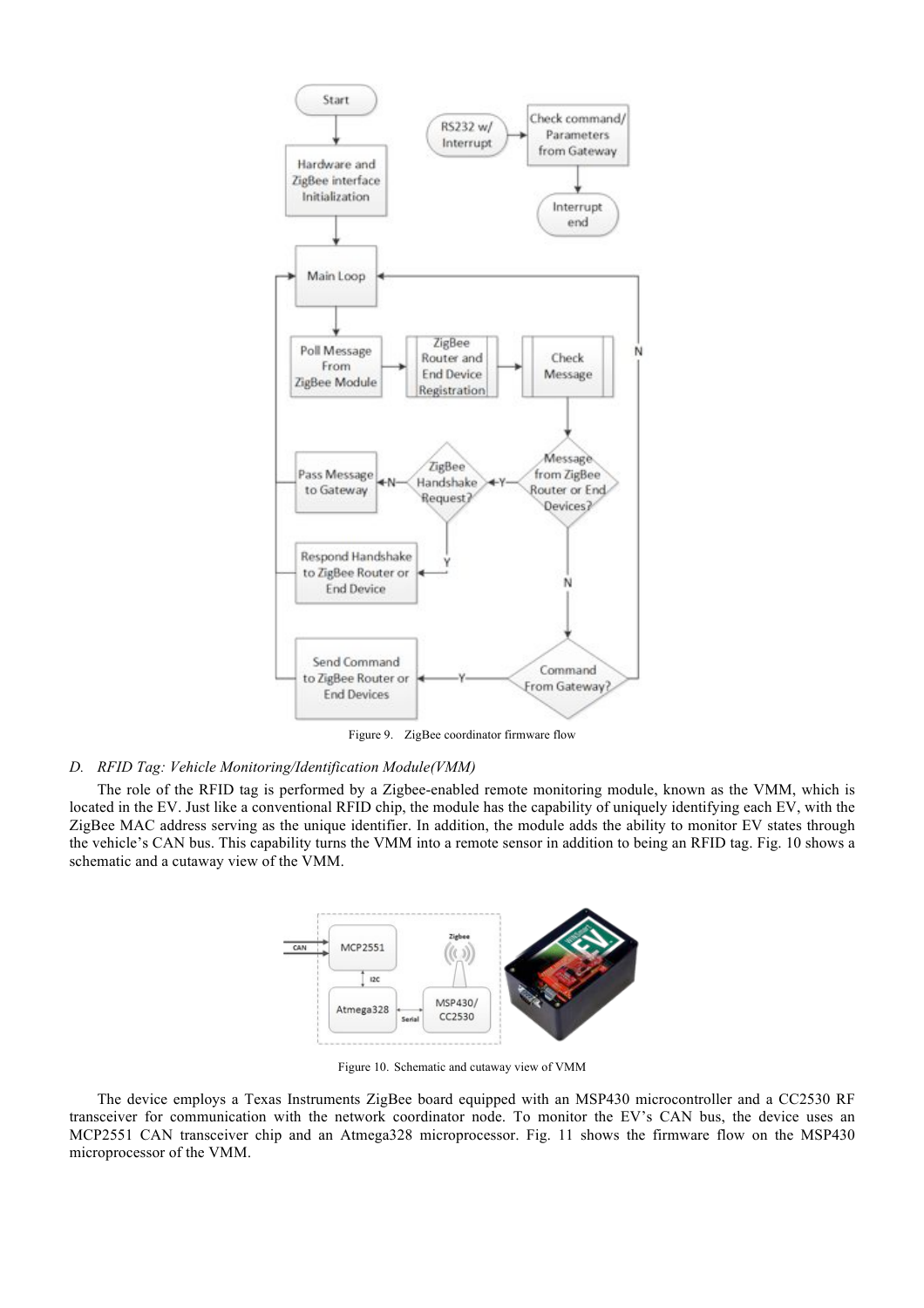

Figure 11. ZigBee node firmware flow in the VMM

The firmware is responsible for establishing a connection with the Zigbee coordinator, responding to ID requests, and maintaining the wireless connection by transmitting periodic handshake messages and restarting the node if no response is received to the handshake. The flowchart in the top right corner of Fig. 11 shows the logic of the timer interrupt located on the MSP430 processor. The timer interrupt is used primarily as a helper method for ensuring connectivity with the coordinator node. To this end, the interrupt keeps a running time count and uses it to sets flags that are later used in the main loop to transmit handshake messages or restart the node.

## *E. EV Plug-in Status Detection*

EV plug-in status detection is used by the aggregate charging server to identify the presence of an EV at a charging station and to associate the vehicle's ID with a particular charge point. The hardware implementation of the smart charging station control unit with pilot signal generator/monitor is shown in Fig. 12.



Figure 12. Implementation of the control unit: (1) Pilot Signal Generator (2) Pilot Signal Monitor (3) 555 counter. (4) Relay Driver. (5) Schmitt Trigger. (6) Unit Gain Buffer. (7) Inverting Amplifier. (8 )Inverting LPF

A pilot signal generator/monitor circuit monitors plug-in status by detecting pilot signal voltage levels set by the EV. For monitoring purposes, the pilot signal is de-amplified to within the A/D converter's range and fed through a low-pass filter (LPF) to produce a DC voltage.

In addition to its monitoring capability, the circuit shown generates a variable duty cycle pilot signal that indicates available current to the EV as per J1772 specification.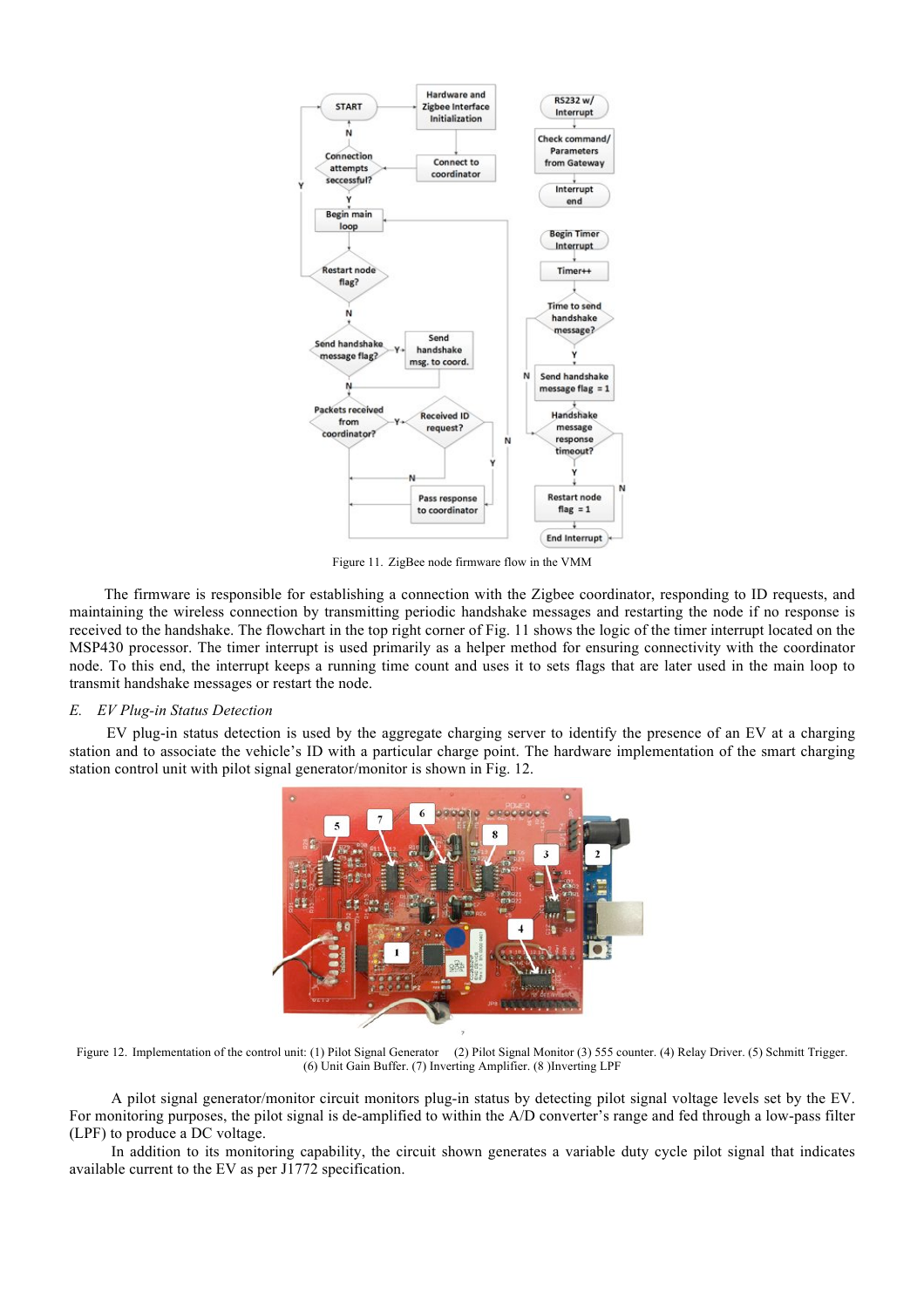The Pulse Width Modulation (PWM) pilot signal is produced by the pilot signal generator and amplified from 3.3V/GND to +/-12V by a Schmitt trigger when fed to the EV.

Before the aggregate server is notified of a status change, EV plug-in status detection is executed in the firmware-based state machine on the pilot signal monitor. Fig. 13 shows the state machine firmware flow.



Figure 13. State Machine Flow of the Firmware

IV. EXPERIMENTS AND RESULTS

Experimental results of EV plug-in status detection, RFID response time, and an RSSI tests are presented in the following sections.

# *1) EV plug-in status detection*

In this experiment, the DC-converted pilot signal was measured at varying duty cycles for two distinct EV states: EV disconnected and EV charging. The experiment was performed with a Nissan Leaf charging at a 4-channel smart charging station shown in Fig. 1. The experimental results are shown in Fig. 14.



Figure 14. A/D Value v.s. Duty Cycle of Pilot Signal

The results show that the DC values seen at the A/D converter are clearly distinguishable in these two cases and have good linearity. Even when the duty cycle is around 10%, (or 6A-the minimum charging current set by the J1772 specification), the pilot signal monitor's resolution is still more than sufficient to detect the EV's plug-in status. The threshold value for EV plug-in status detection is set to be the average of these two cases.

## *2) RFID Response Time*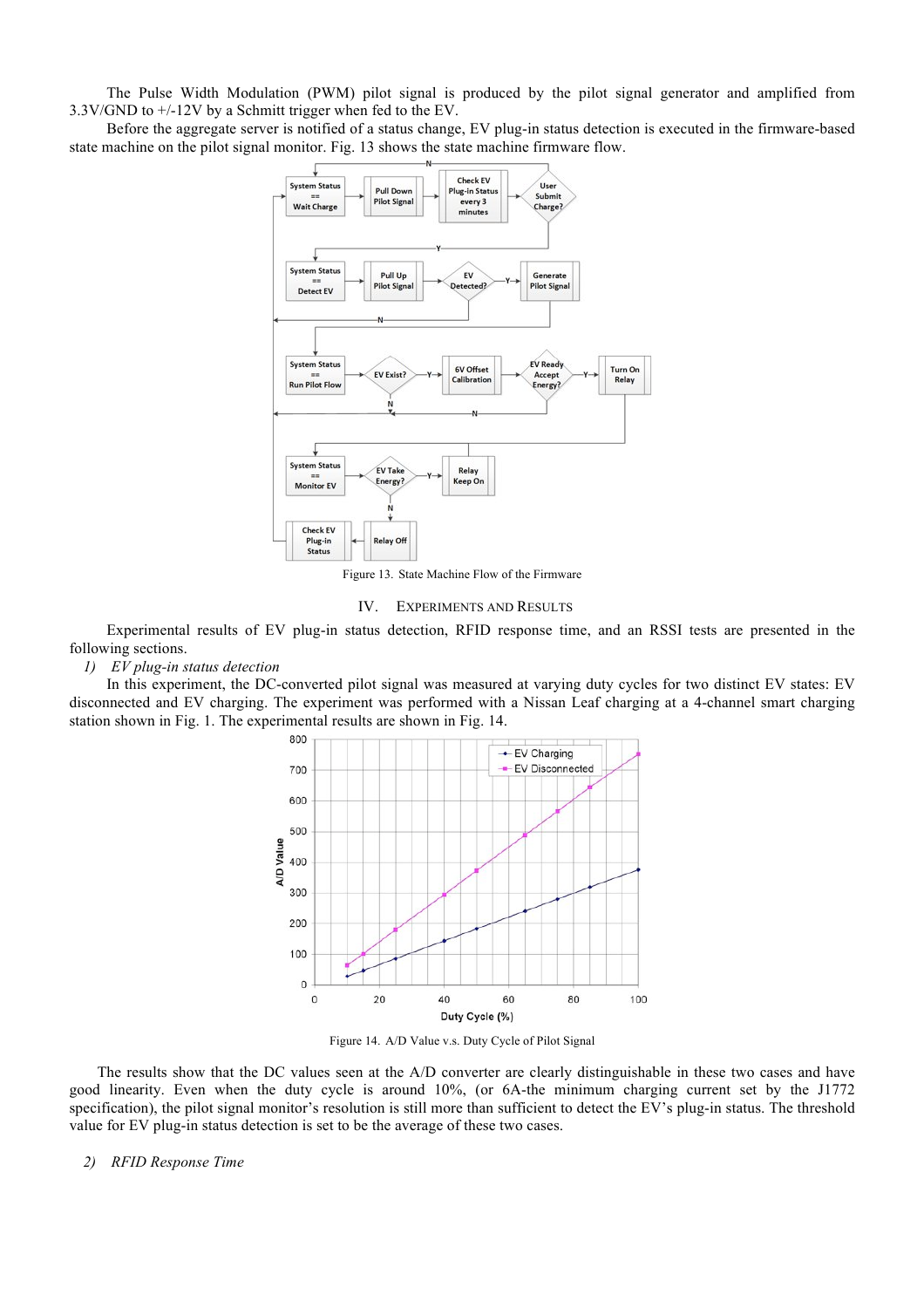The experimental setup of the RFID response time test is shown in Fig. 15.



Figure 15. Setup of RFID response time test

The response times for one-hop communicaton between a ZigBee coordinator and a ZigBee router are presented in Fig. 16.



Figure 16. ZigBee router response times in 30 trial runs

The results show considerable variation in router response times, with an average delay being around 1.4 seconds. A two second minimum interval must be incorporated on the server to allow for message responses. An interval much larger than two seconds needs to be allowed for detecting an approaching EV.

#### *3) RSSI Test*

Fig. 17 shows the results of RSSI vs. distance between charging station and EV. Distance between Charging Station and EV (PS9 Level 6, UCLA)



Figure 17. RSSI v.s. Distance between charging station and EV

The experiment shows that when the EV is within 50 meters of the charging station, the RSSI has a sudden jump -89 dBm to -77 dBm. Although the theoretical range for ZigBee communication is 75 meters, the charging station would detect the EV at 50 meters in the real world. Notice that the RSSI has another jump when the EV approaches within 20 meters, which implies that RSSI would be an appropriate metric for identifying an EV approaching a charging station.